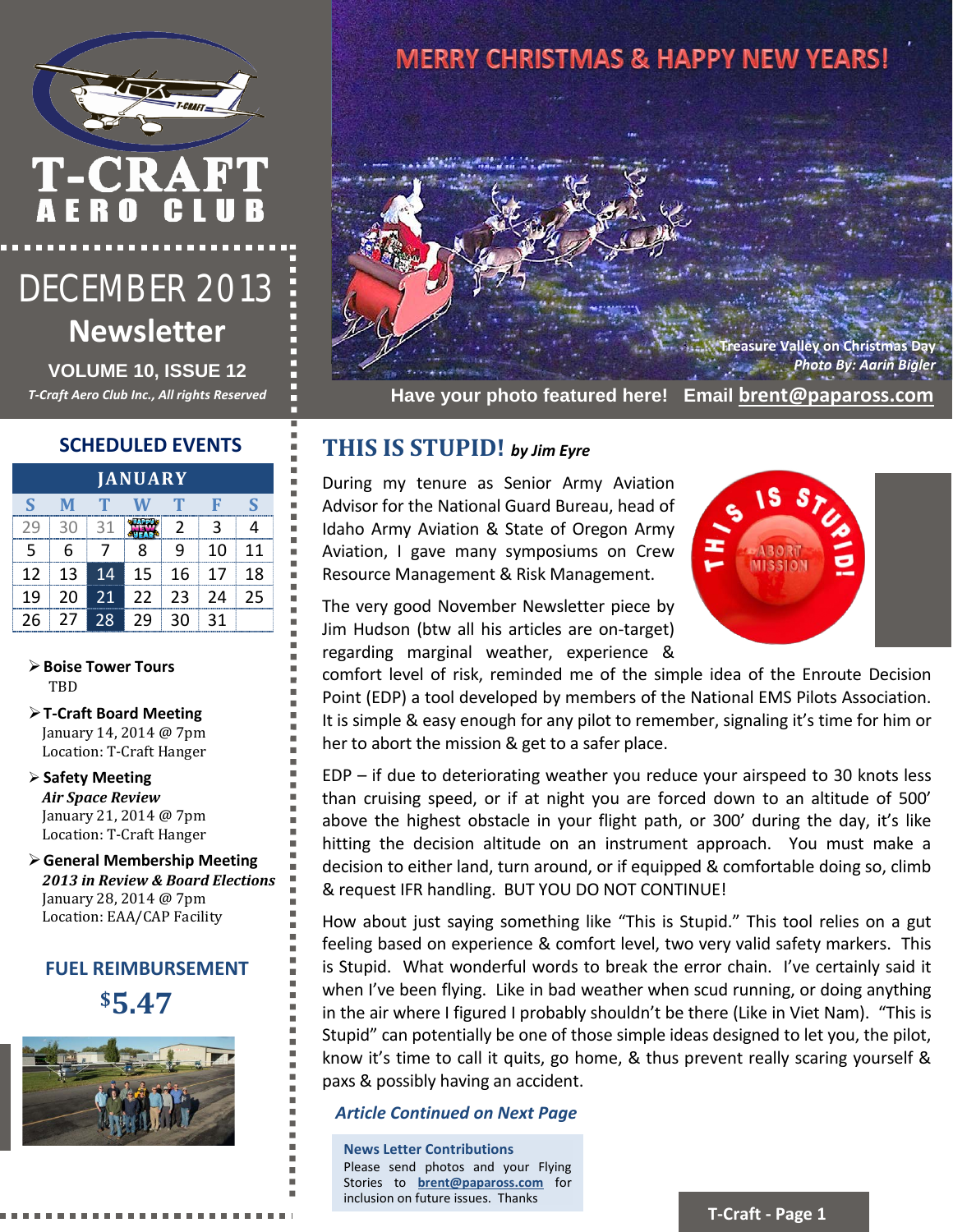

#### **THIS IS STUPID!** *-Continued*

If you identify any of the following clues early on, you will go a long way to avoid, trap, or mitigate the further building of links, thus breaking the error chain that could ultimately lead to you, & those with you, having a bad day. (1) Ambiguity: an attitude indicator showing a bank, but no corresponding change in heading on the compass or heading indicator. (2) Fixation or Preoccupation: focus of attention on any one item or event to the exclusion of all others. Our brain is a single processor able to do only one thing well. Think of a diversion of attention as a red flag. (3) Confusion: sense of uncertainty, anxiety or bafflement about a particular situation. (4) No One Flying the Aircraft: Aviate, Navigate,

Communicate. Many accidents have occurred solely because a pilot did not make flying the aircraft his or her top priority. (5) No One Looking Out of the Window: Self-explanatory. (6) Use of Undocumented Procedure: use of a procedure that is not prescribed in approved flight manuals or checklists. (7) Violating Limitations or Minimum Operating Standards: intent to violate, or actual violation of, defined minimum operating conditions or specifications as prescribed by regulations, flight operations manuals or directives. (8) Departure from T-Craft Standard Operating Procedures: Club Operating Policies are designed to keep you, & those around you, safe. i.e. Back Country Policy. Violating an SOP usually puts you at risk.

The presence of any of these or other clues could be an indication that a link in an error chain might be forming & that appropriate caution should be applied to avoid, trap or

mitigate it from happening. This requires your constant vigilance. The ability to recognize the presence of a link provides a pilot with a powerful tool to better manage risks associated with flight.

I suggest adding the "This Is Stupid" tool to your safety toolbox along with the EDP tool. If it ever filters into your consciousness, by acknowledging that what you are doing is stupid, consider it a mental micro-switch tripping in your head, telling you it's time to stop whatever it is you are doing & follow the procedures as if you've reached the Enroute Decision Point.

Six years after his Historic Flight, Orville Wright lost a friend in an aircraft accident. He lamented, "What is needed is better judgment, rather than better skill."



#### **BEYOND PIC** *by Jim Hudson*

We all have learned and hopefully remember and practice that one of our primary responsibilities as Pilot in Command, is the safety and well being of not only ourselves, but also our precious cargo, our passengers. In the case of an accident, the impact of our decisions reaches far beyond those in the aircraft. It can be a life changing event and affects family, friends, and even strangers. I did not realize the far ranging impact until I became involved in the search for Dale Smith's plane that went missing on December 1<sup>st</sup> near Johnson Creek.

Bill McGlynn and I began discussing the weather and decision making of the pilot, shortly after the report of the missing plane. In his WX article, Bill discusses the weather at the time. A couple weeks after the missing plane report, the official search ended. Since then nearly 2000 people via FaceBook have been continuing the search, pouring over satellite images provided by Tomnod and Digital Globe, and aerial photo's provided by pilots. Tomnod became involved as one of their employees read about this unfortunate story in the San Jose Mercury News. Tomnod retasked one of their satellites to take sat shots of the entire Johnson Cr area over several clear days.

Bill McGlynn, Kevin Bentley, and I made a search flight December 19th, flying in an area many thought the missing plane might be, checking out several "potentials" selected by volunteers using Tomnod (and reporting on Facebook). We posted GoPro video's and still shots Kevin took for folks to review for potential down sightings.

We were just one of many flights that pilots have been making since the official search has been called off. Andy Marosvari, one of the BOI tower controllers, has made two recon flights over the holidays, (see more on the Facebook link below). Others are continuing the search on the ground. One individual, Arthur W. Stock Jr. of McCall has made two or three several day trips on foot/snow shoes in search. Another three day ground search is being planned the first week in January.

The prelim NTSB report has been released and they reported five fatalities. We think the same, however, the search continues for the wreckage. This is the link if you are interested: [http://www.ntsb.gov/aviationquery/](http://www.ntsb.gov/aviationquery/brief.aspx?ev_id=20131216X13812&key=1)

The link to the Facebook Group and the Smith Family Page are as follows: [https://www.facebook.com/](https://www.facebook.com/groups/TomnodSmithPlaneSearch/) & <https://sites.google.com/site/searchfordalesplane/>

Here is the link for our CloudAhoy map: http://www.cloudahoy.com/3/CA3.htm#LXCibzB0OUflQFL6il

This is a stark and very sad reminder of our responsibilities as pilots and the long ranging impact of our decisions.

*Fly Smart, Fly Safe, Have Fun, and Think about how your actions may impact others.*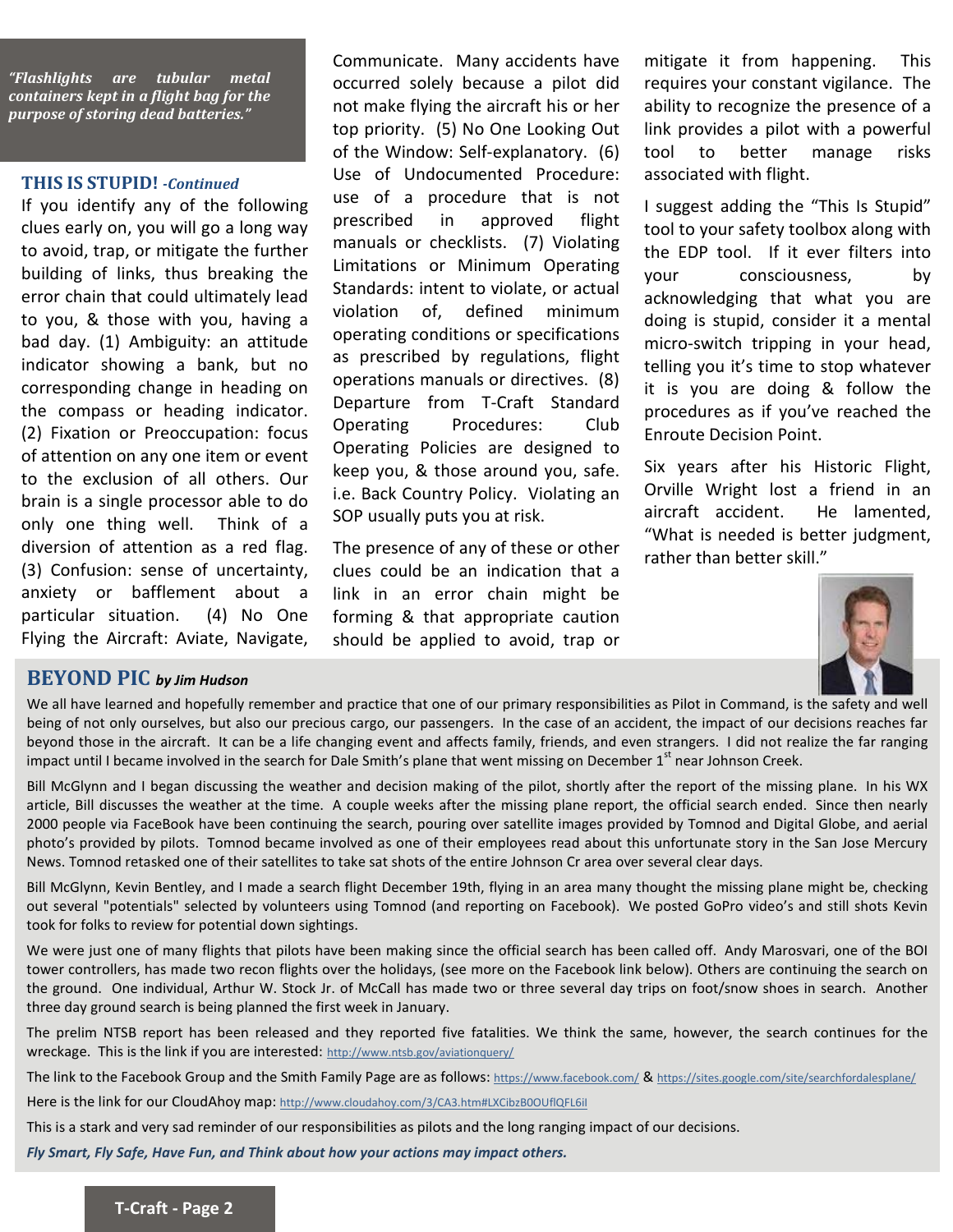#### **WINTER WEATHER & GOOD JUDGMENT** *by Bill McGlynn*



#### **[Find Us on Facebook!](https://www.facebook.com/groups/164768522373/) [Search for and join](https://www.facebook.com/groups/164768522373/) ["T-Craft Aero Club"](https://www.facebook.com/groups/164768522373/)**

#### *High Pressure Does Not Necessarily Mean Good Weather…*

to drive nome a point - riigh pressure does<br>NOT necessarily mean good weather. OK -**Newsletter** tends to accompany good weather, but **VINCE 15 anterent.** Even along there is While doing my normal preparation for the Winter WX Class (Nov 7), I came across an AOPA video, [\(http://flash.aopa.org/\)](http://flash.aopa.org/) that was really well done, but I felt it missed an opportunity to drive home a point - High pressure does true - HIGH pressure in the summer months winter is different. Even though there is showers and snow squalls. This is mainly because the moisture at the mid and low levels in the atmosphere tends to remain trapped near the ground - sometimes low enough to form fog. It takes a serious blast of wind and/or sun to dry out the atmosphere and by then another LOW pressure system is arriving. So winter is best exemplified by some cold, sunny days punctuated by many small and large low pressure systems passing through and even over high pressure at the surface.

This brings me to the recent accident of the Beech Bonanza in the mountains of West Central Idaho. If you recall, Sunday, Dec 1, the day the plane went missing, was not a particularly good day to fly. A low pressure system had just swung through the state and even a few of our own members appeared to have headed home from the Thanksgiving holiday a day early to avoid weather challenges, (good judgment). But HIGH pressure, in the form of a ridge was moving in from the Pacific Northwest, and I wonder if the advance of that HIGH pressure, gave the Bonanza pilot confidence that improving weather was imminent.

In fact, LOW pressure systems have a tendency to leave a lot of "debris" behind. Debris in this case being excess moisture trapped in the mid and lower atmosphere generating squalls of showers, low clouds, fog and ICE!

We will probably never know the facts about the missing Bonanza and the preparation the pilot did before the flight. We are not here to judge him, but we



*T-Craft Aressure, there can be considerable* famous pilot once remarked, "We have to stragedon.<br>howers and coow squalls. This is mainly should learn from his mistakes, because as a learn from others' mistakes because we won't survive to make all of them ourselves." So please take this analysis in its true spirit - let's learn from this and strive to improve our weather judgment.



A day or two before a flight, I like to read the Forecast Discussions from the weather stations along my route of flight, [\(http://www.wrh.noaa.gov/\)](http://www.wrh.noaa.gov/zoa/cwa.php). These are written by forecasters that live in these locations - so they usually include some local insight that won't appear in the model runs. Here is what two of them had to say the evening before the flight from Baker to Butte.

winter storm scenario over the region.

#### *Sat Eve Forecast Discussion issued by BOI 11-30-13, - 820p MST*

.AVIATION...VFR except for MVFR In haze in the treasure valley and IFR ceilings at KMYL tonight. no showers expected overnight. more snow showers expected late Sunday morning mainly across the west central and Boise mountains<br>which will continue through which will Monday. Surface winds variable 14KT or less. winds aloft NW 15- 25KT at 10K FT MSL. cold frontal passage expected late Monday for quick burst of rain /lasting an hour or two/ in the lower valleys and snow in the mountains.

Both of these reports would have seriously gotten my attention. Terrain obscuration and snow/rain showers would have been show stoppers for me. First thing in the morning, I would have checked the updated and revised forecast discussion...

*"We have to learn from others' mistakes because we won't survive to make all of them ourselves."*

#### *Sat Eve Forecast Discussion issued by MSO 11-30-13 - 937p MST*

AVIATION...Periodic snow/rain showers with pockets of freezing rain will impact aviation across the Northern Rockies during the next 24 hours. Valley fog and freezing fog will persist within some valleys, while others will experience low stratus. Terrain obscurations will be commonplace during this time. The snow/rain showers will become much more numerous after 01/1800Z, marking the beginning of a prolonged

#### *Sun morn Forecast Discussion issued by MSO 12-1-13 - 343a MST*

.AVIATION...Periodic snow/rain showers with pockets of freezing rain will impact aviation across the Northern Rockies during the<br>next 24 hours. Widespread Widespread mountain obscurations will occur due to snow and lowering ceilings in the higher terrain. Valley fog and freezing fog will persist within some valleys, while others will experience low stratus. The snow/rain showers will become

*Article Continued on Next Page*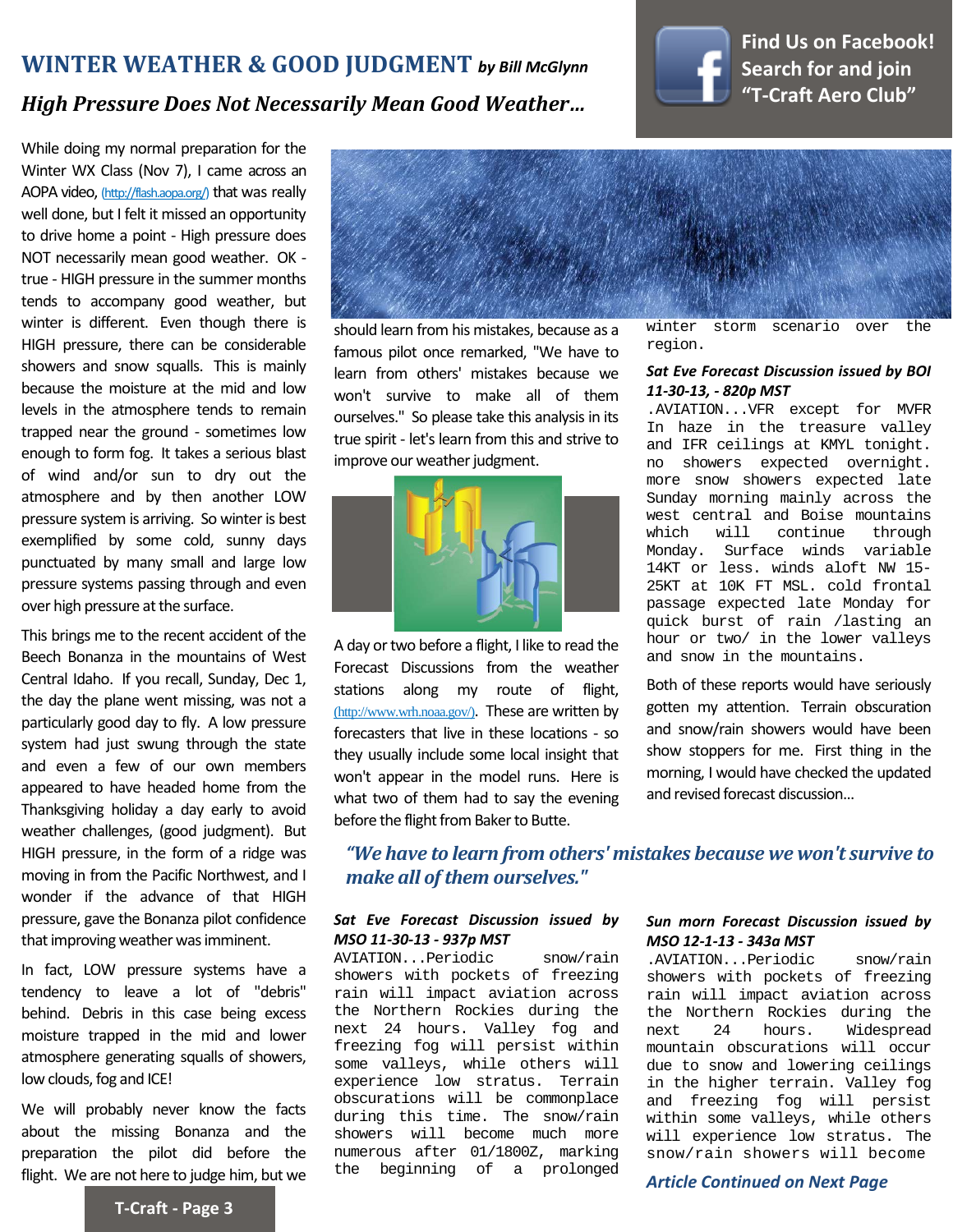

#### **WINTER WEATHER & GOOD JUDGMENT** *- Continued*

much more numerous and more intense after 01/1800Z, marking the beginning of a prolonged winter storm scenario over the region. In addition, winds will increase across<br>the region from the south to the region from the southwest in the low elevation. At mountain top levels, west winds from the west will approach 60 knots.

#### *Sun morn Forecast Discussion issued by BOI 12-1- 13 - 352a MST*

.AVIATION...Areas of MVFR and isolated IFR due to fog/stratus and rain and mountain snow. precipitation will be focused north of the snake river through sunrise.<br>mountains obscured. snow levels mountains obscured. generally 4000 to 5500 FT MSL today.<br>light SE to SW winds this winds morning...becoming SE to SW 10 to 20 KTS with local gusts around 35 KTS after 18Z. westerly winds aloft will average 45 KTS at 10K FT MSL.

OK, I was nervous before when thinking about freezing rain and mountain obscuration - now the Missoula NWS is talking about 60 knot winds - over the Bitterroot Mountains? No thanks. This Missoula report sounded much more ominous than the Boise report - neither sounding great, but I would definitely be looking at a lower level flight through the Treasure Valley rather than over the mountains of Central Idaho. At least if I encountered ICE, severe turbulence from 60 kt winds or a random blizzard I would be in a big valley with lots of options of navigating around, or getting to the ground and/or turning around. Even if you're IFR proficient, our airplanes are not equipped for Flight Into Known Icing (FIKI), so any potential encounter with ICE should be avoided at all cost! So what did the forecasters say about ICE?

#### *Sun morn Airmet for ICE issued 12-1-13 - 645a (PST)*

897, WAUS45 KKCI 011445, WA5Z SLCZ WA 011445 AIRMET ZULU UPDT 2 FOR ICE AND FRZLVL VALID UNTIL 012100

AIRMET ICE...ID MT WY NV UT WA OR FROM 50WSW YXC TO 50NW GGW TO 90SSE MLS TO 30SE OCS TO 70SSE REO TO 20SSW DSD TO 70SSW YKM TO PDT TO 50WSW YXC MOD ICE BTN FRZLVL AND FL200. FRZLVL SFC-070. CONDS CONTG BYD 21Z THRU 03Z.

OTLK VALID 2100-0300Z...ICE ID MT WY NV UT CO WA OR, BOUNDED BY 50NNW GGW-50SSW ISN-60SW RAP-60S DDY-20WSW DBL-40SSE MTU-30NE BVL-20ENE REO -PDT-70SW YXC-50NNW GGW MOD ICE BTN FRZLVL AND FL200. FRZLVL SFC-070. CONDS CONTG THRU 03Z.

For ease of interpretation...this was an airmet for moderate ice covering an area from 50nm west-southwest of Cranbrook (BC), to 50nm northwest of Glasgow, to 90nm south-southeast of Miles City, to 30nm southeast of Rock Springs to 70nm south-southeast of Rome, to 20nm southsouthwest of Redmond, to 70nm southsouthwest of Yakima, to Pendleton, to 50nm west-southwest of Cranbrook. Ice was anticipated between freezing level (surface to 7000 MSL) and FL 200 and were expected to continue beyond 3pm MST.

OK - ICE between freezing level - (which is surface to 7000 ft in most places), and up to FL 200 is a wake up call and you should not believe that you're smarter than these guys. If you choose to fly this day, you are taking your life, (and the lives of your loved ones), to Vegas and betting on red. The odds of a bad outcome have increased exponentially. These are the moments that define a really good pilot from a mediocre one. It takes a real pro to step up and say, "the weather has shut us down today - we need a Plan B that doesn't include flying".

As I like to stress in my Weather Classes it's much easier to set expectations in the planning stage of a flying adventure than to have to explain to everyone in the middle of the trip that the weather doesn't look good and we might have to turnaround. Look at the models 2 weeks ahead of time and consider what you

would do if there are freezing temps and precip rolling through the forecast. It helps if you can explain to the members of your party that the weather may work against you, based upon your examination of the early models, and at some point may require a Plan B. This makes you - the pilot - look more responsible and professional someone who really knows what they're doing. Don't put yourself in the position of feeling that you have to go or lose face. If you warn everyone ahead of time that you will be monitoring the weather, then there is no loss of face when you see several days ahead of time that a cross-country flight would not be wise. You will also have had time to formulate "Plan B".

Finally, if you decide to fly in less than perfect weather, take all your technology with you and stay acutely aware of your location relative to potential landing strips/sites. Even if you file IFR or request flight following, don't rely on ATC for directions to the best landing site - it consumes precious time and ATC may not know you are directly over a an airstrip or paved roadway. It's a good idea to make them aware of your situation - but don't expect they will be able to save you. Flying IFR in winter is also a good idea - in this case IFR means "I Fly Roads". Choose a populated route with many options for landing and choose big open valleys where you have good visibility that will help you see squalls, fog or clouds in plenty of time. This is especially important when flying over terrain that you don't know well. Don't expect you can fly on top and avoid the bad stuff below. Get the odds in your favor and expect the unexpected and you and your passengers will breathe easier. Make sure you also carry your survival bag. If you have to land you don't want to face bitter cold without any cold weather gear. There are several survival gear websites, but you can get ideas from this one - http:/Survival\_kit.

Best wishes for the Holidays and Safe Winter Flying!



**T-Craft - Page 4**